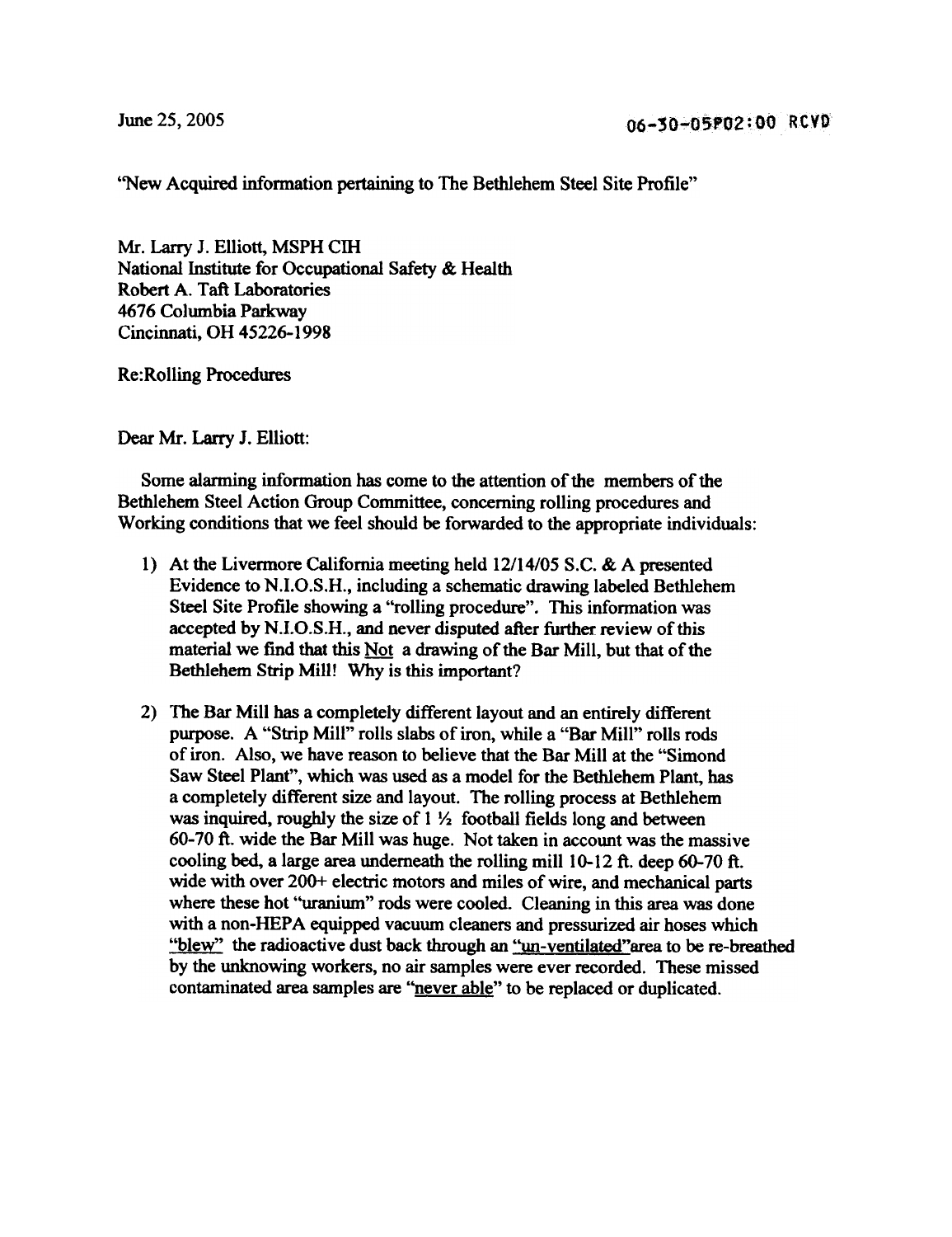3) At the Mallinckrodt Plant meeting in St. Louis, MO., February of 2005, this same inaccurate infonnation was forwarded to the President's Advisory Board and to N.I.O.S.H. and placed on the fonnal record. If it wasn't bad enough to a Bethlehem Site profile was done with information using "Strip Mill" data for a "Bar Mill" data, which had (2) entirely different functions and the (2) processes are not related, that we discover all the missed cooling bed data, which is unique to the Bethlehem Steel Site and was never addressed at all for its high potential contribution to radiation exposure. Bethlehem Steel at that time had no parallel in the world (not even close)there are no comparables to this site. Our committee has also uncovered more documents (experimental) types of procedures did exist at the Bethlehem Steel that are not accounted for in our TBD. \*HW -2484-9 dated June 27, 1952 shows that Bethlehem Steel was also used as

an "Experimental Facility" where workers were exposed to additional radioactive materials other than the "normal" rolling and procedures which produced unknown and "un-recorded" effects on the workers. Also, document \*HW-2234-7 shows abnormal blistering of the "uranium rods" which shows the instability of the materials. Also, there were no contamination surveys ever recorded in this basement area, 28,000 sq. ft. This area was open to a processing procedure handling 1100 degree uranium rods. From which debris, scaling, dust would fall into this area and sometimes burn.

- 4) These areas and procedures are vital components to perform an accurate dose reconstruction. Since there is no way this exposure can be modeled at Simmonds Saw, it represents exposure for which no records exist and for which there is no demonstrable means to estimate it.
- 5) We at Bethlehem Steel Action Group want on the "Record" that we find N.I.O.S.H.'s oversight in these numerous cases of total in-accurate, unforgivable and flawed information lead us to total injustice to the effected workers.

As a committee and concerned Americans we are looking forward to receiving a response to these troubling events!

Sincerely,

Elin allalka

Bethlehem Steel Action Group

Affidavits enclosed (2)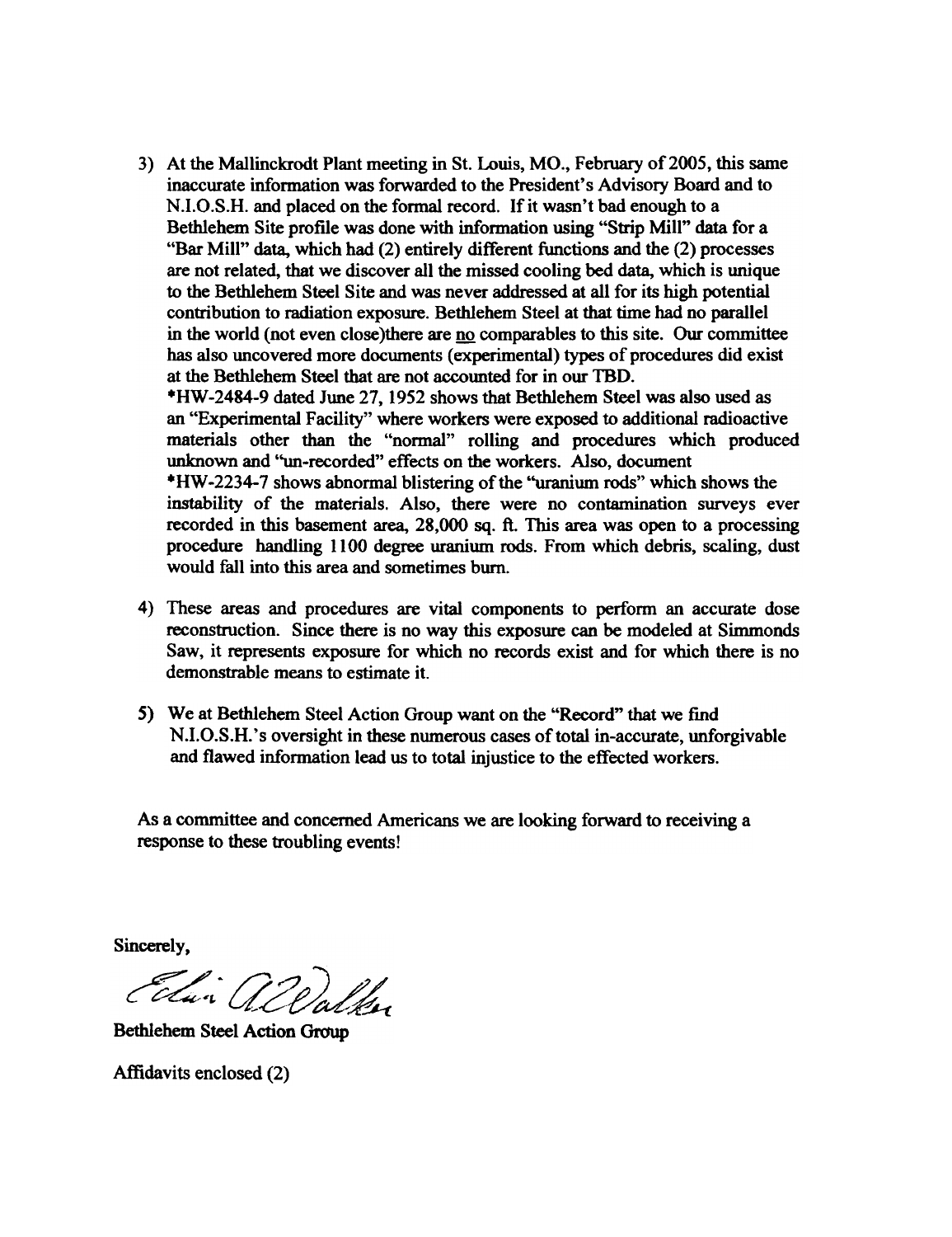### **AFFIDAVIT**

STATE OF NEW YORK} )88. COUNrY OF ERIE )

being duly sworn, deposes and says:

1. I reside at

2. I worked on and around the cooling bed inspector fur many years. Twenty (20) years as a cooling bed inspector in excess of 200 hours and later as a metallurgical department supervisor.

3. The following is description of the cooling bed, its size and operation:

The bed was 400' long. It was about 40 to 50 feet wide. It was built above a cellar that was about  $2/10$  feet deep. The bed had two sides. North and South with a cat walk running down the middle. The motors gear boxes, conduit and drive shafts, that made the bed work were located in the cellar beneath the bed. They were positioned on the top of the concrete columns or piers that varied in height ftom  $4/7$   $F \to F$ <br>approximately **240** and were about 24/36 inches overall width, some larger. There were many of these columns. 175 to 200 maybe mote. From the cat walk you could see into the cellar and observe the **motors**, and shafts that operate the bed.

When a finished bar of steel left the last 6 finishing stand on the mill it DIA,<br>headed to the rolling bed. They were carried there by 8/10 inch rolls attached to direct drive electric motors spaced about evcry 36 inches apart. One bar to the north side the next bar diverted to the south side.

The apron would then raise the moving bar above. The drive rolls in the bar would slide 10 to 15 feet to a stop and get pushed off by pusher arms causing the bar

 $A$ ND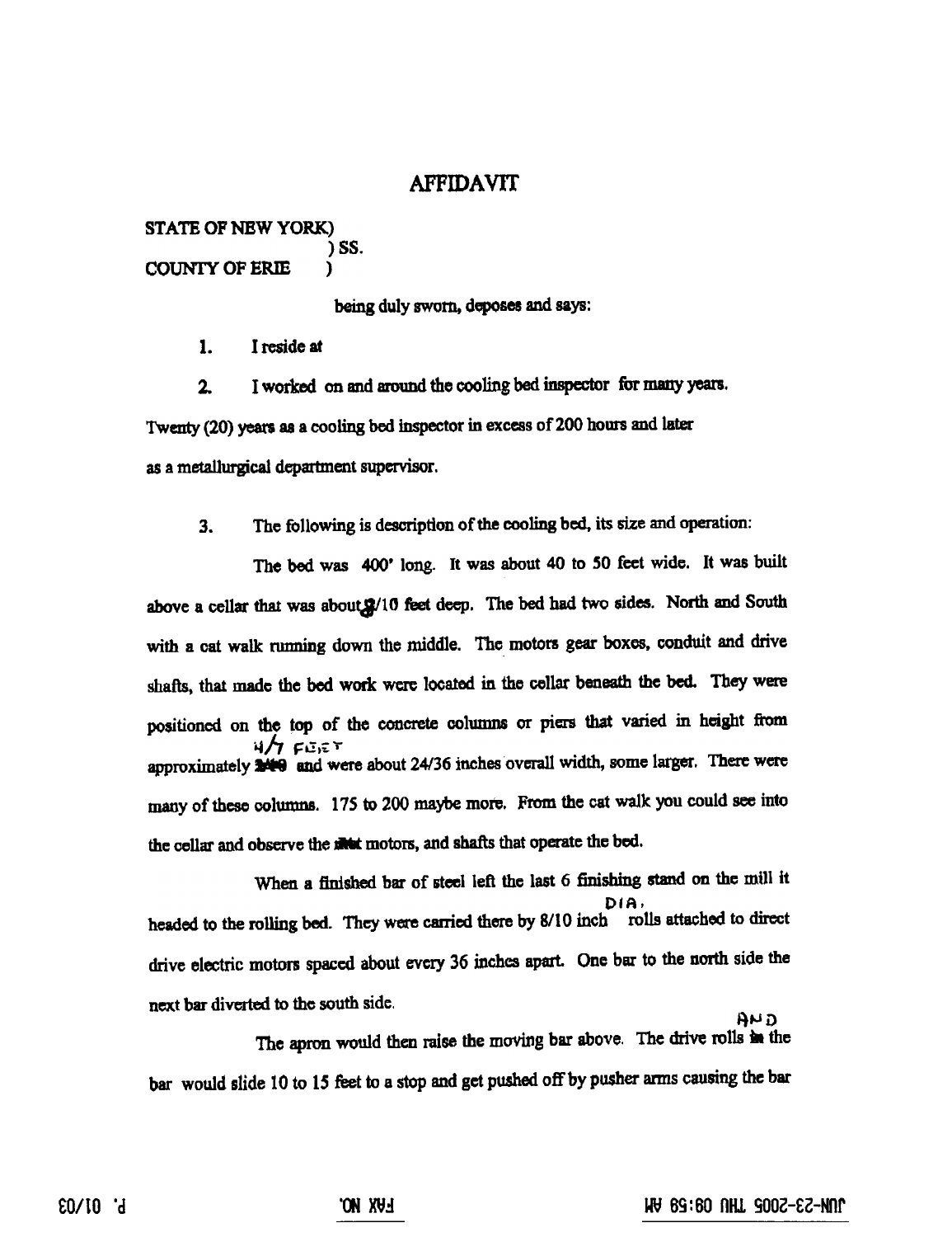to drop 10 to No inches on a channel where the cooling bed racks would then carry the hot bars to the roller line going to the shears.

 $12$ 

This was a good design but problems did occm. Sometimes a drive motor would die of age, lack of lubrication or **cobalt** damage or a roll would get out of balance and start to wobblo. The bar passing over these dead or wobbling rolls would scrape the dead rolls and if you looked close you could see the sparks at contact points.

The Mill did not deem this a scrious problem and it usually was not repaired till the next down turn and it could go a few weeks before being repaired. There always seemed to be 2 or 3 dead rolls, sometimes many.

The cooling bed racks would periodically get out of alignment causing excessive abrasion and scraping the surface of the bars traveling across the bed.

The Mill rolled both alloy and carbon steels. They both have coatings of scale, some were hard that would chip and flake off and others were light and flaky and would crumble into a blizzard of dust into the cellar below.

Clean up crews with push brooms, shovels and wheelbarrows periodically removed this buildup of metal particles and steel dust but they could not reach the buildup on the top of the motors. boxes and piers and conduit because of the height, limited space and configuration.

This means that particles of metal and scale that were deposited on the first day the Mill rolled in 1947 were still there on the last day it rolled in the late seventies (70's).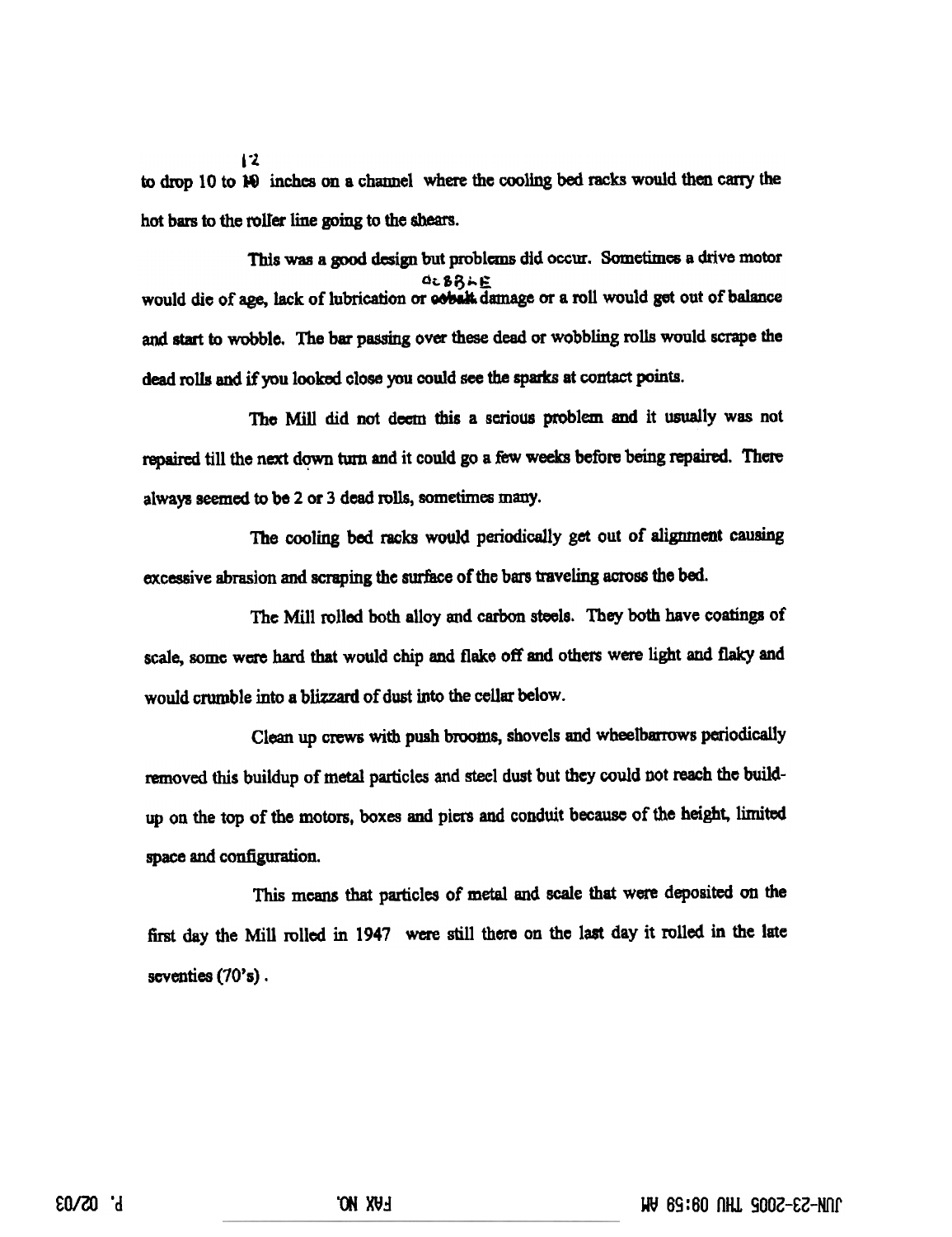It goes without saying that particles of uranium were deposited in these areas in a similar fashion so they were close enough to be deadly and yet far enough away so they could not be removed.

I believe that the mechanical and electrical repair crews, clean up crews, inspectors that worked on the cat walks and others that worked in this pitving radioactive environment, what ever the time in months or years, that contributed one of many forms of cancer should be compensated.

That he has read this Affidavit and swears to the truth of its contents.  $5.$ 

#### **STATE OF NEW YORK**  $)$  ss.: **COUNTY OF ERIE**

v X-X

day of June, 2005, before me personally appeared On this<sup>(</sup> to me personally known and known to me to be the person described in and who executed the within Affidavit and he duly acknowledged to me that he executed same.

DIANE M. HALL Nothry Public, State of New York Qualified in Erie County ly Construission Expires July 17, 20

**Notary Public**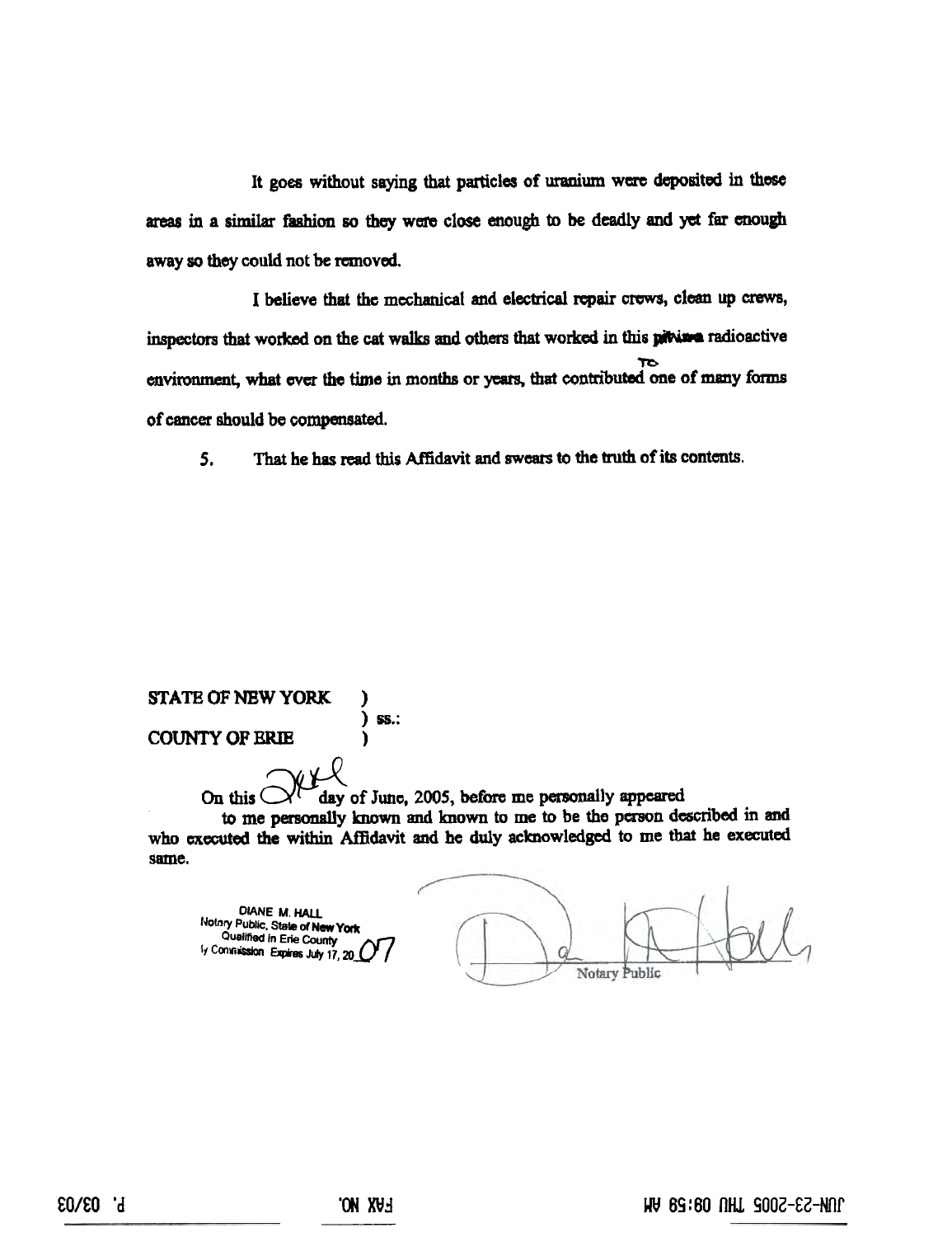#### **AFFIDAVIT**

-

#### STATE OF NEW YORK.) )88. COUNTY OF BRIB )

being duly sworn, dcposes and says;

I reside at

2. I worked at the 10" Bar Mill at Bethlehem Steel Mill in Lackawanna. New York, starting in 1941 through 1983.

3. I am familiar with the complete 10" Rolling Mill proccdme and its location, function and layout including its approximate size.

4 The over all length of this cooling bed was approximately 400 feet long and the width was approxjmatcly 60 feet. Dividing the cooling bed was a cat walk 30 inches wide, the full length of the bed approximately 400 feet.

After the rods left the rollers, they were pushed on to this bed of rollers. These  $1\frac{1}{2}$  inch rods varied in length approximately 150 feet to 200 feet long. These cooling bed rollers were off the mill floor about 4 feel Below this roller bed was an open area to a basement under this complete rolling bed area. As the rods were moving on these rollers, sometimes sliding on these rollers the scaling and dust residue would all fall between the rollers to the pit below. This basement area was about 7 to 8 feet high. This pit area contained 2feet  $x$  3 feet concrete columns that supported the bed above. Also, each roller was driven by an electric motor (direct drive). It also contained miles of electric conduit. There were at least 200 plus motors to run the rollers above. There were also larger motors to run the kick off producer. This area contained hundreds of areas that could not be reached to clean. No vacuum could possibly fit in that pit area.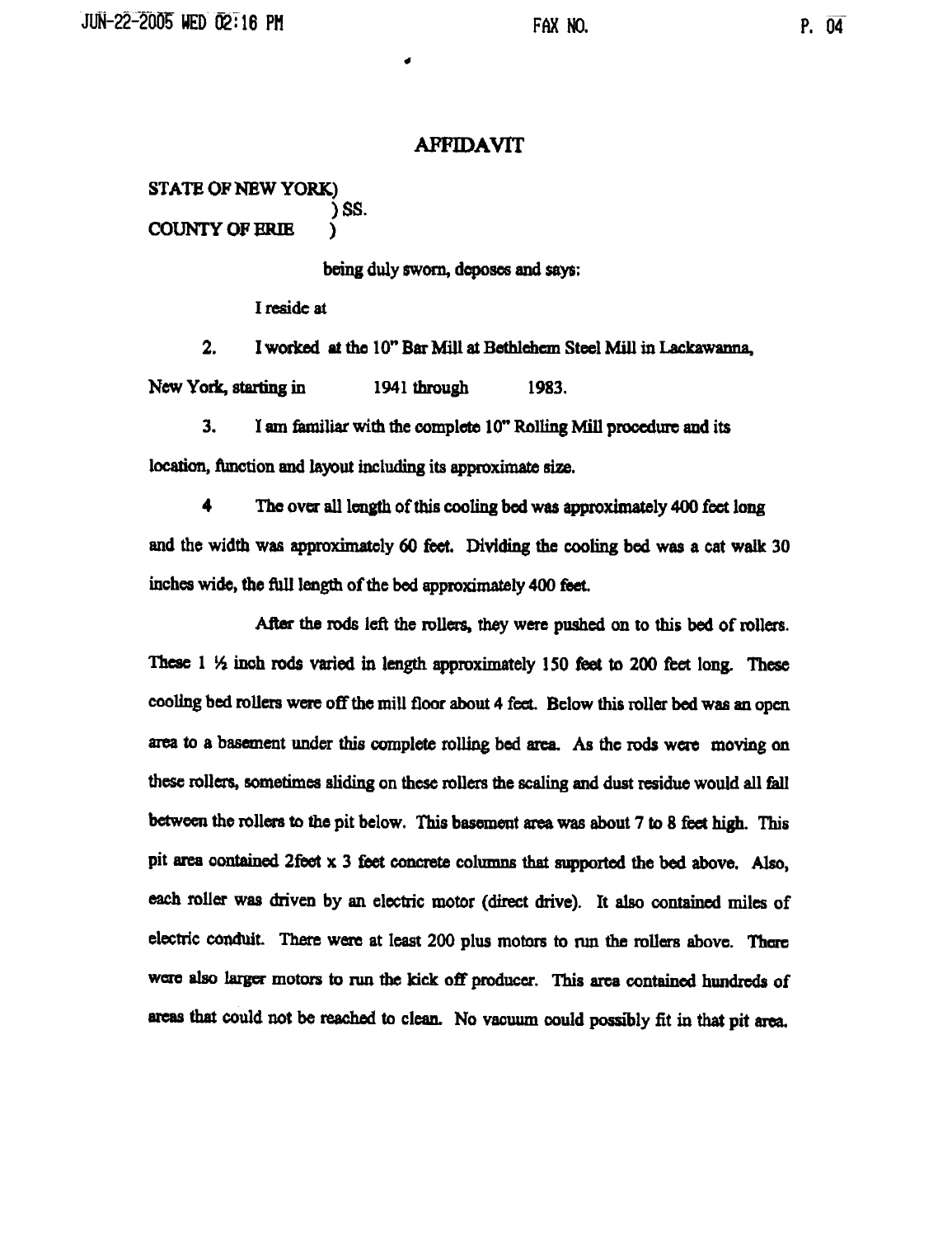Men had to use shovels and brooms to just remove some of the scale and dust. At times they would try to get into areas with a high pressure air hose. This procedure would blow thc dust back through the rollers where the heat would then carry the dust back up through the rollers into the mill.

When these drive motors would break down or burn out the different maintenance trades would have to go in this pit area and replace or repair them. this was usually done on a "down shift". There was also a crew that worked in the pit area daily. There were many areas that could not be reached by any means to be cleaned. The rollers above were lubricated with an automatic grease system. They sometimes over greased these rollers and the grease would fall in the pit area on the motors, conduit, columns and floor. There were many fires in this basement area. Hot debris from above would fall on this grease and start fires or motors would burn out and start fires. These fires took place on an occasional basis.

I also witnessed the uranium rods being lifted from the salt and lead badl. read hot and dripping all over the salt bath and on to the floor. This also was not cleaned up.

I never saw anyone check the pit arca for any radiation, the times I saw them monitoring, they were not close to the uranium areas where the men were working.

That he bas read this Affidavit and swears to the tmth of its contents. 5.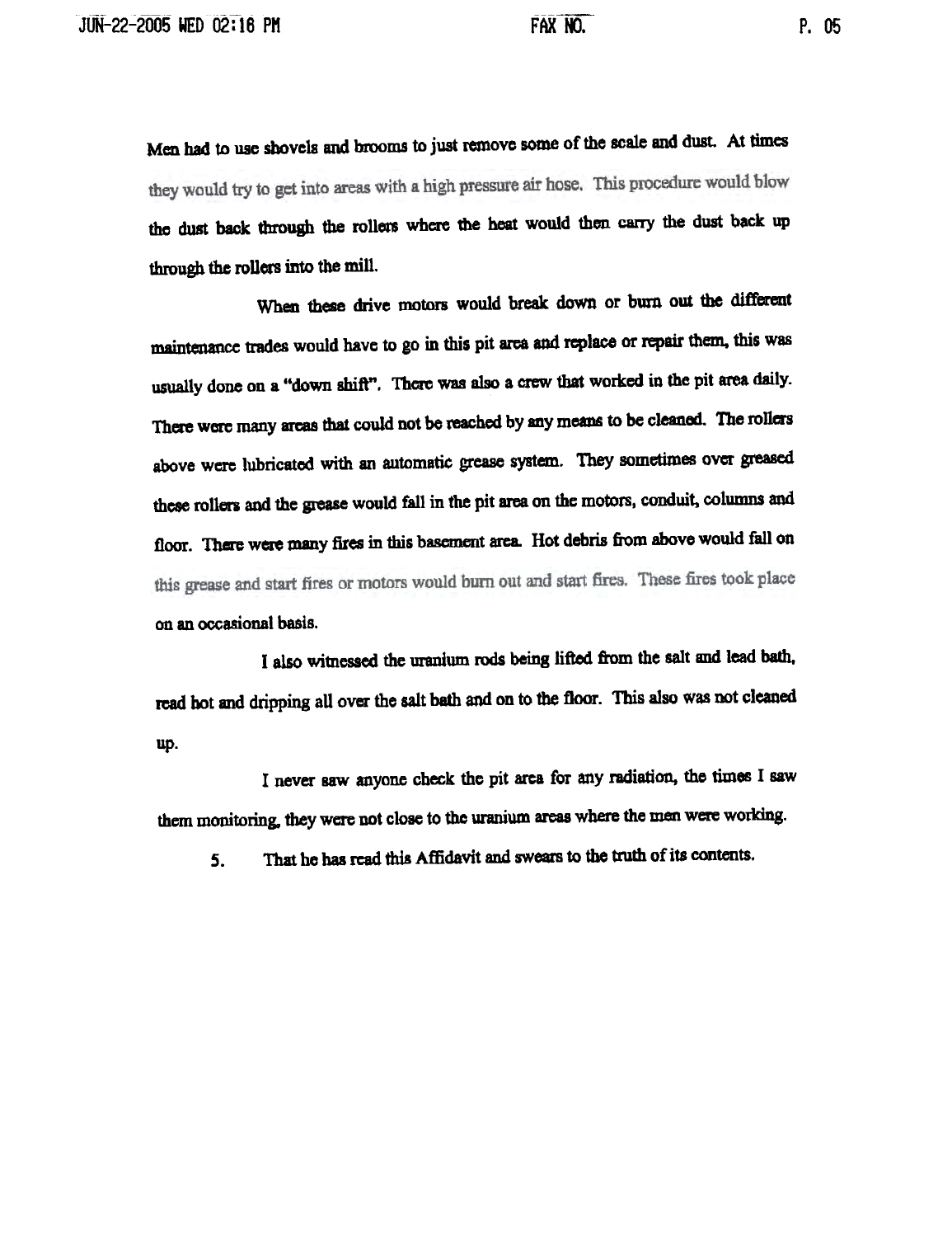P. 06

**STATE OF NEW YORK**  $\lambda$  $\overline{)$  ss.: **COUNTY OF ERIE**  $\lambda$ 

On this  $23$  day of June, 2005, before me personally appeared to me personally known and known to me to be the person described in and who executed the within Affidavit and he duly acknowledged to me that he executed same.

n ok lin a Notary Public

DIANNE E. EMERLING<br>Notary Public, State Of New York<br>Qualified In Erie County<br>My Commission Expires July 15, 20 0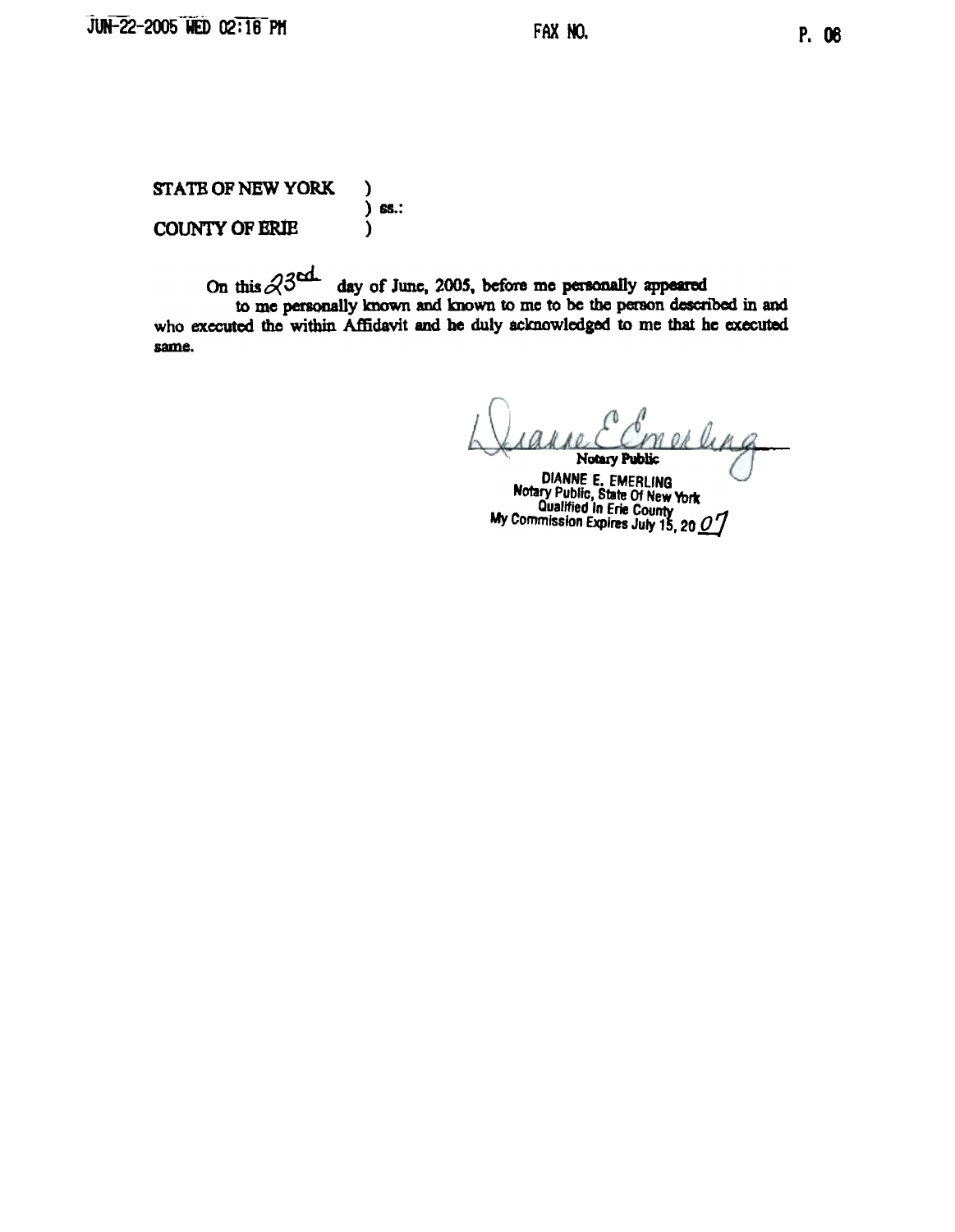

**HV-24849** 

◉



 $\ddot{\bullet}$ 

#### **OBJECTIVE**

To evaluate the teasibility of accomplishing the alpha-beta@kransformation by salt bath heat treating uranium rois as a suitable production method. Hine hundred sixty siugs from these rods will be canned by the established alpha process and iFradiated for evaluation of pile behavior.

DECLASSIFIED

No AFC

#### BASIS AND JUSTIFICATION

The uranium to be used in this test was obtained from rods, production rolled at Simonds Sav and Steel Company, and beta heat treated in a salt bath at the Lackswanna. Hill, Bethlehem Steel Company. (See Descriptive Details). Macroetching and Metals Comparator tests revealed 100% transformation. Metallographic examination and x-ray orientation studies revealed that the grain size and preferred orientation, respectively, compared very favorably with triple-dip Sanned uranium. Regults of alpha dip canning rests indicated that this uranium cans satisfactofily with a good sluge to-can bond. All 313 Building inspection tests gere passed githout exception both in the bare slug and canned form.

The advantages of salt bath haat Weatsent were disflussed in Sie22876 and Min22770. Heat treatment in rod form has two major advantages over heat treatment in slug form.

- d. The amount of handling mecessary to heat track fods to sonsiderably less than Coquired to heat treat alugs.
- MACWING 2. She distortion of the slugs caused by beta heat treatment after tachining does not secure, since the rods are heat treated prior to machining.

In this west approximately 1,000 slugs will be critically examined before and after ifradiation to determine changes in alug dimensions brought about by pile exposure. In a later production test a large number of slugs will be irradiated to obtain a comparison of the rupture rate of this material with the rupture rate of present triple-dip canned, alpha rolled material.

#### SCHRDULE

```
Canning . Tay, June 1952 under MTR #208
Wharging a July, August, 1952
Buration e Approximately 9 months
Moss
         - \overline{a} and/off H
```
#### **LOSTS**

```
Cost Code - $XX-222-571
ABACCIFICY - Normal
  Elevatof Time - Approximately 1/2 hous pas tube on each dlevatof for special
                    pick-up of metal at discharge; folal - 85 house.<br>May cause approximately 320 1940 loss in production if change and
                     discharge operations cannot be publormed during minimum
                     shutdown time.
  Shutdogn Time - Discharge 30 tubes - 15 hours. \mathcal{A}Matal Preparation Section - 196 man hours
```
**DECLASSIFIED**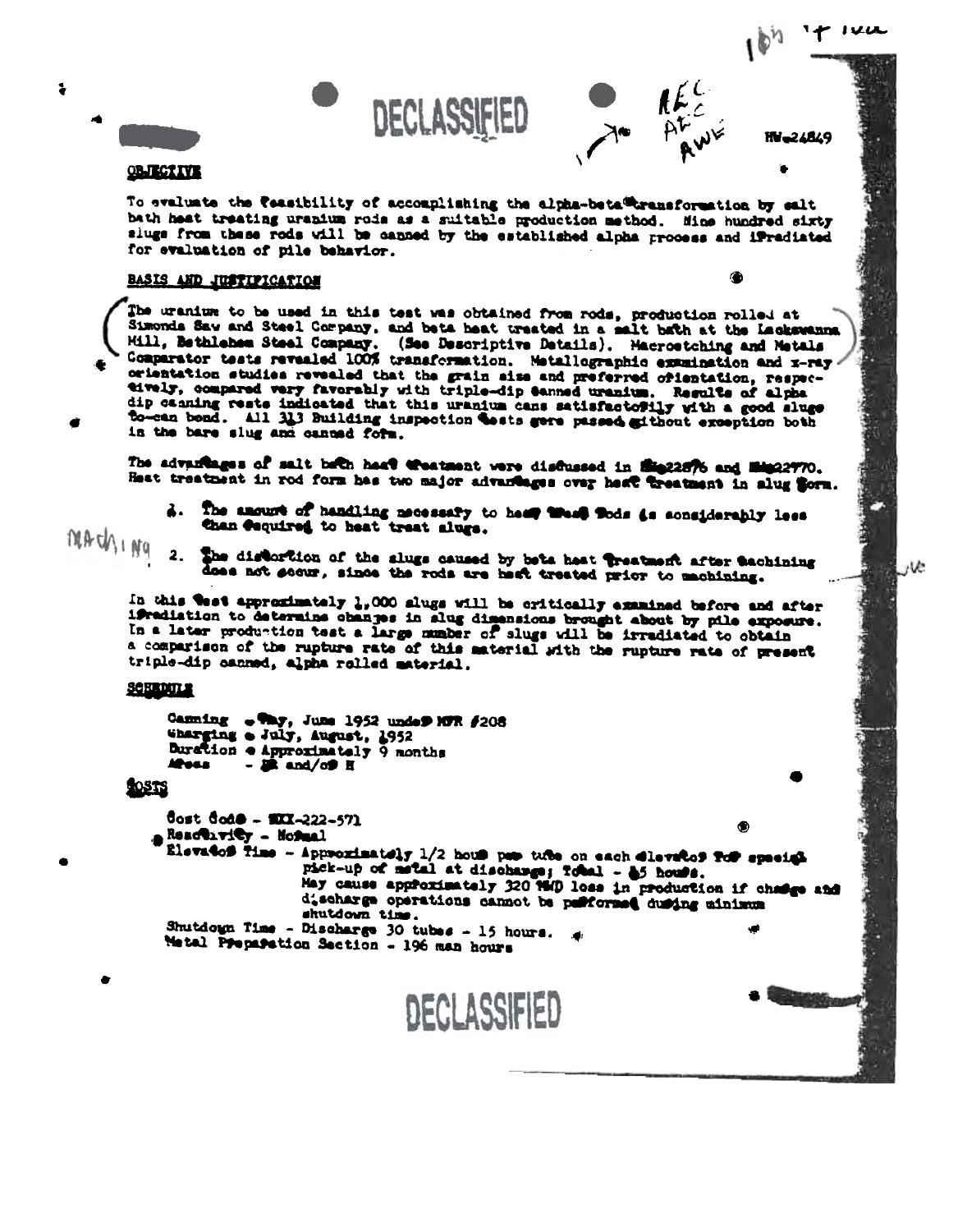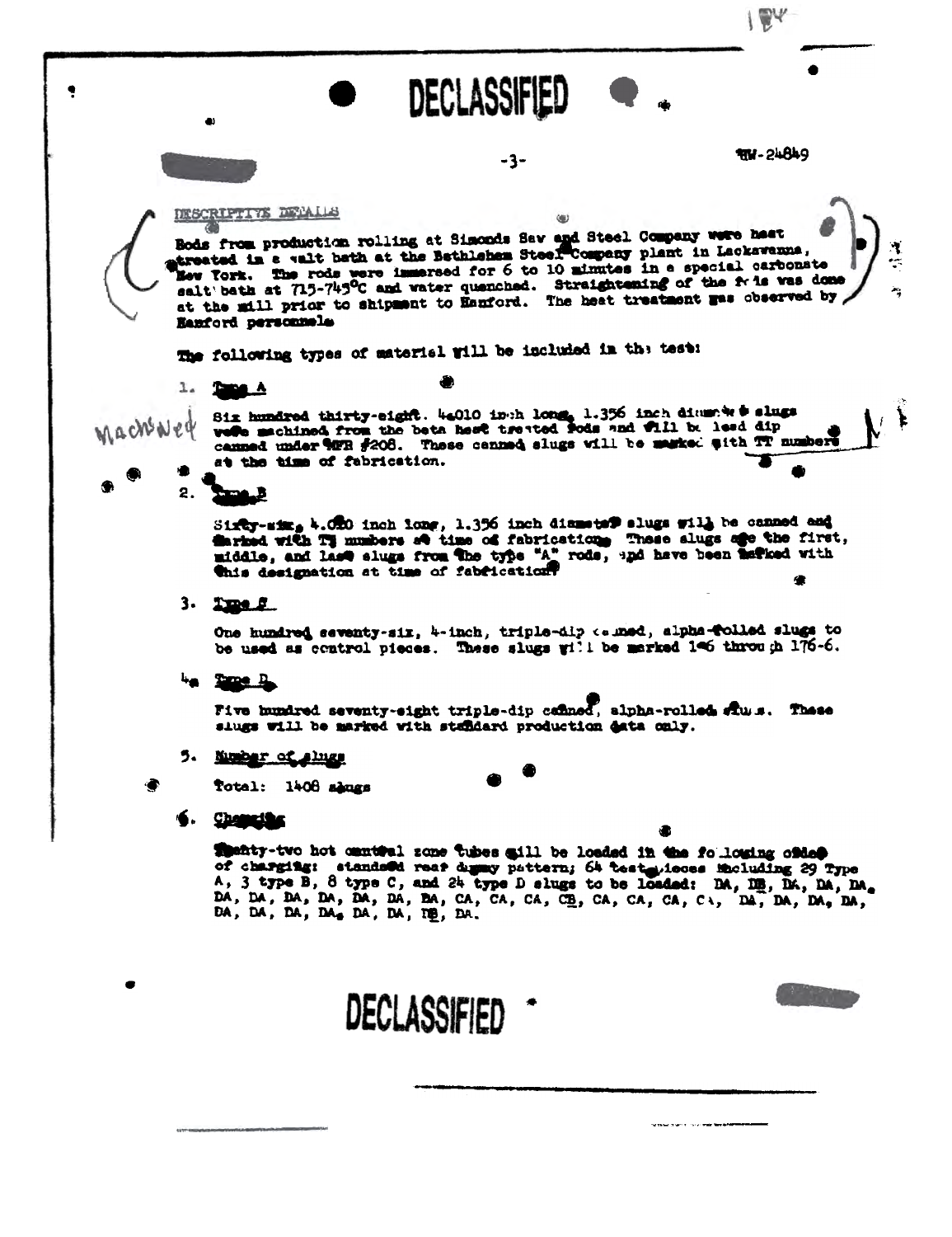

 $\mathbf{L}$  :

Fine hundred sixty slugs 4.010  $\neq$  0.01 -0.01 inches long and 1.356  $\neq$  0.001, -0.002 inches diameter have been machined from the 37 bela heat-treated rods liated below. A slug from both ends and the center of each god was selected god the selected diamotos, and grafy.

|     |   | OD KUOKRO OP RODS HERD |             |            |
|-----|---|------------------------|-------------|------------|
|     |   | 3349-3                 | 3368-3      | 3400-2     |
|     |   | 335146                 | $3369 - 2$  | 3400-3     |
|     | ò | 335402                 | 3371-1      | SHOLL      |
|     |   | 335kg <sup>2</sup>     | $987 - 9$   | $M - 2$    |
|     |   | 335145                 | $3372 - 2$  | $340 - 6$  |
|     |   | 3355-2                 | 3372-9      | $5402 - 3$ |
|     |   | ٠<br>535901            | $3373 - 2$  | $902 - 2$  |
| ٠   |   | 85992                  | $$73-3$     | 8405-2     |
|     |   | 3364-1                 | \$398-1     | $005 - 3$  |
| - 3 |   | $3366 - 1$             | 339842      | $9.06 - 1$ |
|     |   | 3366-2                 | $3398 - 3$  | 340602     |
|     |   | 3368-1                 | 3399-1      |            |
|     |   | 3368-2                 | $33.39 - 2$ |            |

Due levatity of these slugs was emintained and will be marked on the canned piecese All of the sings were merked with the rod mumber and subjected to the motals comparetor test to check for complete matal transformation. They eall be canned by the alpha lead dip process, stanped with production test mumber, and subjected to all 313 inspection tests.

Dhe hundred seventy-six, 4-inch, Wiple dip slugs will to corked g-6 theough 176-6 and used as control slugs.

## Beagtor Section

which will consider the control of the control of the control of the control of the

The those will be discharged as each of the following average exposuses:<br>foo sam/r, 200 film/r, 300 fun/r, 400 film/r, 500 film/r, the remaining tubes will be discharged at an average exposure of 600 WHD To All group A and B slugs will be measured and subjected to visual inspection as soon as possible after discharge A Any abnormal blistering or distortion will be considered with enfitcient justification to discharge all remaining tubes associated with this test.

DECLASSIFIED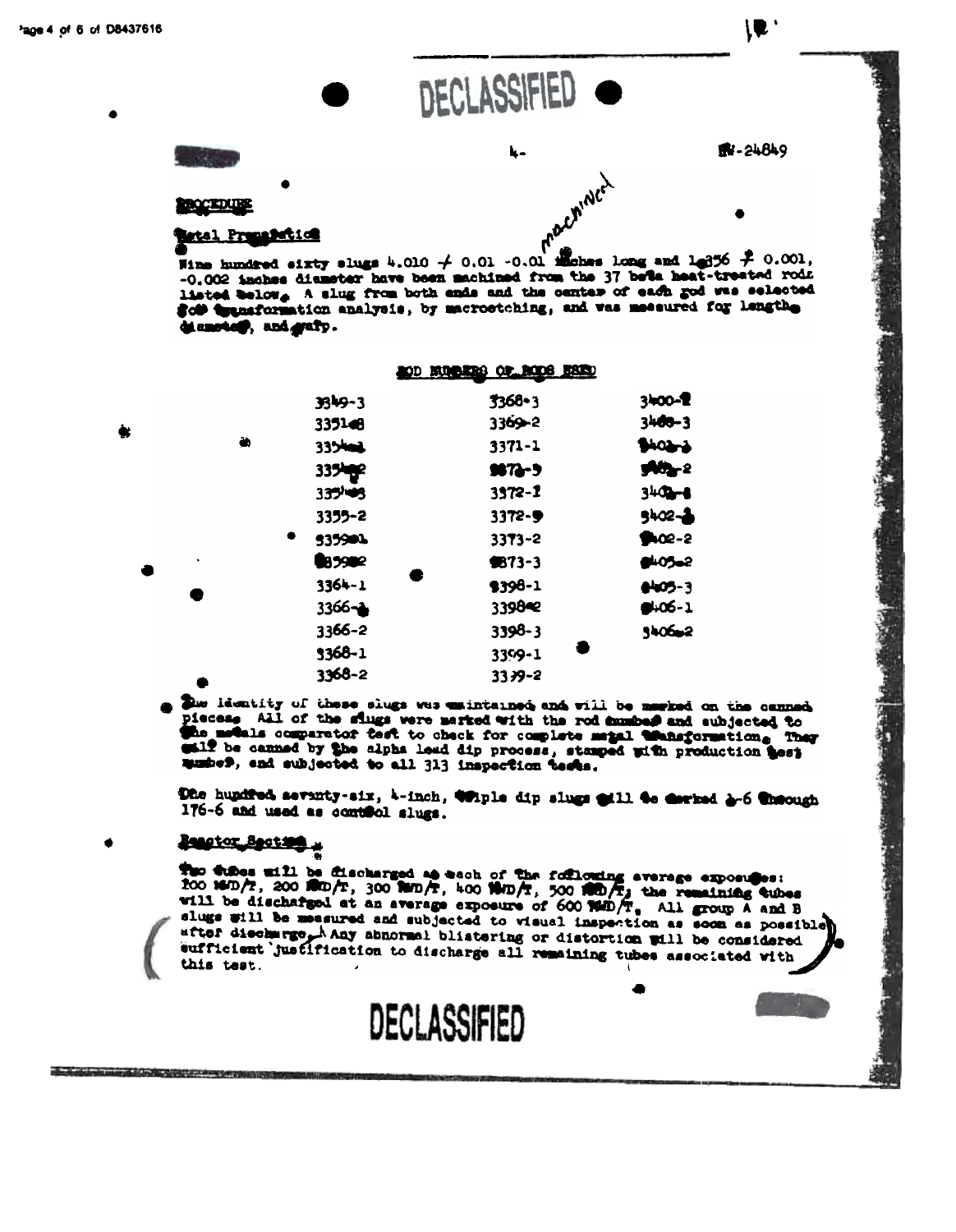እ∪

**HW22347** 

30 Eiller ac from the situality full shows. should show improvement as far as uniforally of rolling practice is concerned. Equipment is being installed at Mallincheogt of the heat billet molds; it is believed by some in the AEC-HOO that much of the poor wood O) and in lesser part from pouring the uranium at slightly lower temperatures at Mallinckrodt than at Hanford.

With regard to the poor rod quality observed in Hanford lot number 153 is was reported that originally billet and rods were stored on the ground at the Lake Cntario dopot. This practice, which was conducive to some corrosion of the metal. has been discontinued; however. It is not certain that this is the reason for the noor quality of errod in this particular lot. ◉

# August 27, Bethlishen Steel Company, Lackawanna Plant, Buffalo, New York

The scheduled rolling on this date provided for finish rolling, in a six stand continuous mill. of 23 bars which provisesly had been reduced from 5" diameter by 42" long billets to 2.54, 1.91, and 1.73 inch diameter rounds at the Allezheny-Ludlum mill at Watervliet, Now York. The schedule for the August 27 oxperimental rolling is summution in Talks I. and a nfirmatory dotatls are expected to be issued in a report form the New York Operations Criteo. ⋒

This rolling was castered by R. J. Cuith, F. G. Streke, and R. B. L. Stanford the AEC, R. Hobart and R. D. Medrick, of dulcht, representatives of Birdsboro Machine and Foundry Company and of the Catlertic Construction Company, and the writer.

Before rolling, all the reds were machined, and ground if necessary, to remove machine scobe, folds, and other discent nuities in the bars. The surfaces of the bars were oxidized in a muffle funnes at POU\*F for 20 minutes to reduce the attack of the molten baths upon the motal; hawever, the surfaces thus produced were not ◉ sufficiently protective to prevent wotting of some spots by the molton lead. During air cocline, about 100 lbs. of oxide full to the floor and blisters about ెంπబ wrinkles were also abserved adjacent to the blistors. Observed variation in the rod diameter after axidizing the surfaces fell in the range .036 - .096 inches.

The observed rolling conditions for the samples obtained for Honford are summarized in Tible II. These samples were selected to represent the extreme temperature cenditions oncountered in both the lend and the salt preheated bars. In general it was observed that the salt adhared to the bars better than the lead. The lesser surface exposed by the salt preheated bars apparently reduces surface oxidution thus pormitting higher mill speeds without everheating of the world Dotails of the pass schedules which prevented satisfactory will be made available by the NYOO.

The lead ones of the bare were unconserved, and this created some problems in getting rods to enter thomestrat roll stand. The rods were driven into the rods with a slodge hamper; consequently, sense of the butt ends were mushreened and had to be driven through the entering guides. Small fishtnils were observed at the lead and butt and of all rods. All rods were air gooled.

Samples from these rods (Ephle II) have been received at Hanford for studius of surface quality, micro-structure, and orientation. The quality of these rods will be compared with that of rods recently rolled for Hanford at Simonds.

**ISSE ER** 

⋒

◉ ◉

◉

۲